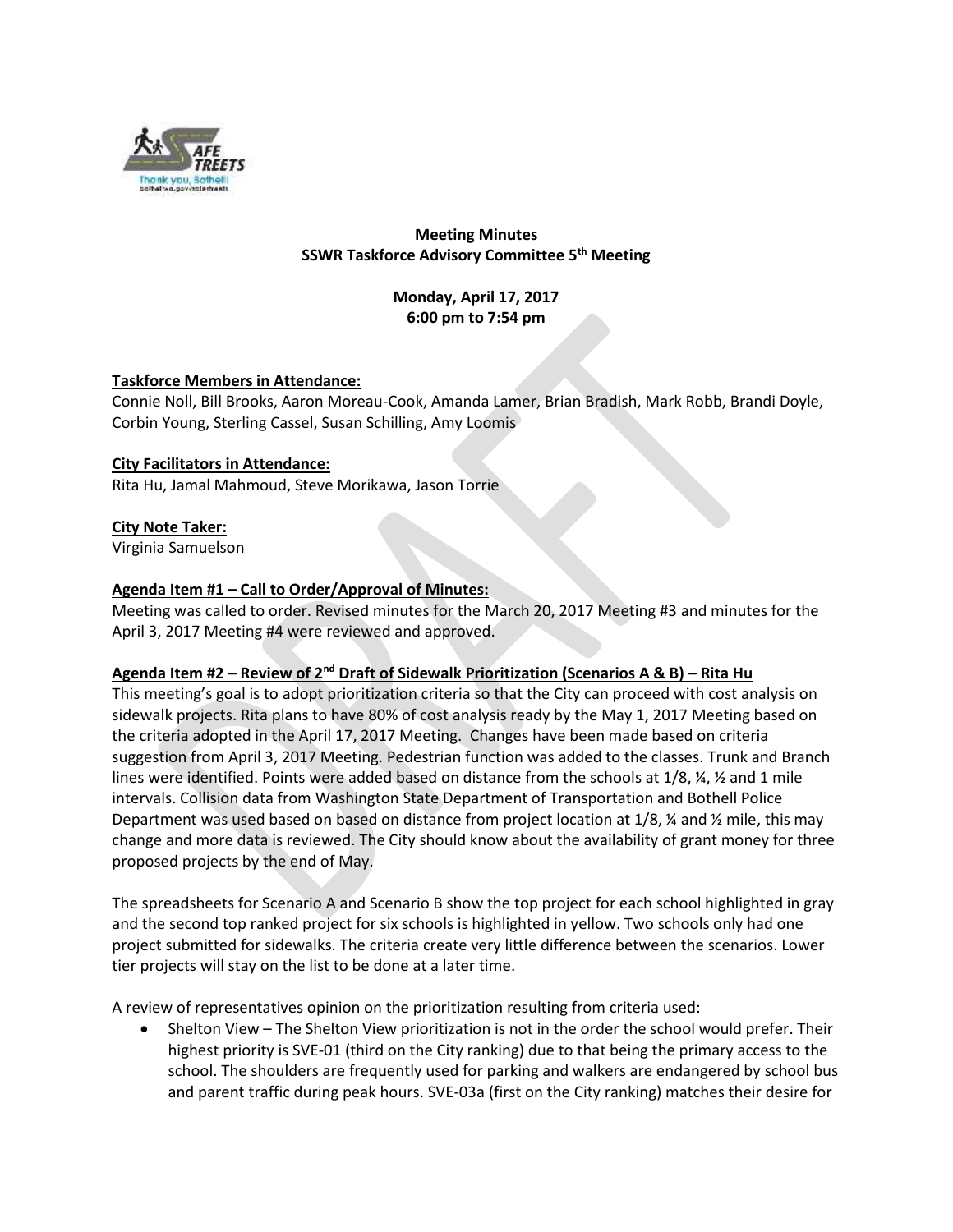second place. Also would like a walkway on Meridian Ave south from 234<sup>th</sup> to 235<sup>th</sup> Pl SW. They need to submit this request.

- Crystal Springs Both their priorities are on the list.
- Woodmore Still wrestling with adding north of  $160<sup>th</sup>$  on  $124<sup>th</sup>$  to the list.
- Bothell High School/Westhill Good
- Frank Love Primary concern is section of 224<sup>th</sup> without a sidewalk (east of the school) due to its shoulder being used for parking. Need a crossing at  $1<sup>st</sup>$  over 224<sup>th</sup>. This needs to be added to their list.
- Maywood Hills Happy.
- Woodin Happy with first priority. They question the value of the third verses the fourth priority.
- NSD Transportation has two versions of their priority based on the availability of grants.
	- o If the grants come through:
		- Frank Love and improved walk area out of traffic on  $4<sup>th</sup>$  Ave SW and crosswalk at 4<sup>th</sup> & 224<sup>th</sup>
		- Woodin Complete sidewalk on the west side of 130 PINE between NE 192<sup>nd</sup> PI and 131<sup>st</sup> Ave NE.
		- Woodmore they have three (1)  $119^{th}$  &  $157^{th}$  crosswalk, (2)  $160^{th}$  &  $121^{st}$ signage and timing. No right on red and a three second head start for crosswalk use, (3)  $124^{\text{th}}$  &  $160^{\text{th}}$  coordinate on intersection with Woodinville
		- Crystal Springs Sidewalk to 208<sup>th</sup>
	- o If the grants do not come through:
		- Sidewalk on NE 188<sup>th</sup> St between  $92^{nd}$  Ave NE and Pop Keeney
		- 19<sup>th</sup> Ave SE between 228th St SE and 232<sup>nd</sup> St SE

Motion to adopt Scenario B with options to make adjustments at Frank Love and Shelton View was passed unanimously.

# **Agenda Item #3 – Review 1st Draft of Crosswalk/Pedestrian Safety Needs – Jamal Mahmoud**

Jamal took the suggestions and provided a summary spreadsheet. A number of suggestions need clarification. Jamal will meet with school representatives in the next week. Projects with a score of 75 or above warrant an RRFB. Projects between 55 and 74 warrant signage. If the project scores less than 55 no crosswalk is recommended. These ratings are fluid and will change as road conditions change. Some sidewalk projects may make a crosswalk warranted in area that currently cannot support one.

There will be a ceremony with the Mayor installing crosswalk flags at  $4<sup>th</sup>$  Ave W and 224 St SW on May 22, 2017 at 10 am. Task force members are invited to attend. The City will provide and install flags and a stainless steel bucket at crosswalks that have a volunteer to monitor the flags and arrange to get replacement flags from the City, as needed. Jamal is reluctant to place flags at controlled intersections but is persuaded that it may sometimes be necessary. Flags for controlled intersections can be evaluated on a case by case basis.

Acronyms: RRFB = Rectangular Rapid Flashing Beacon SSAYG = School Speed Assembly Yellow Green Sign